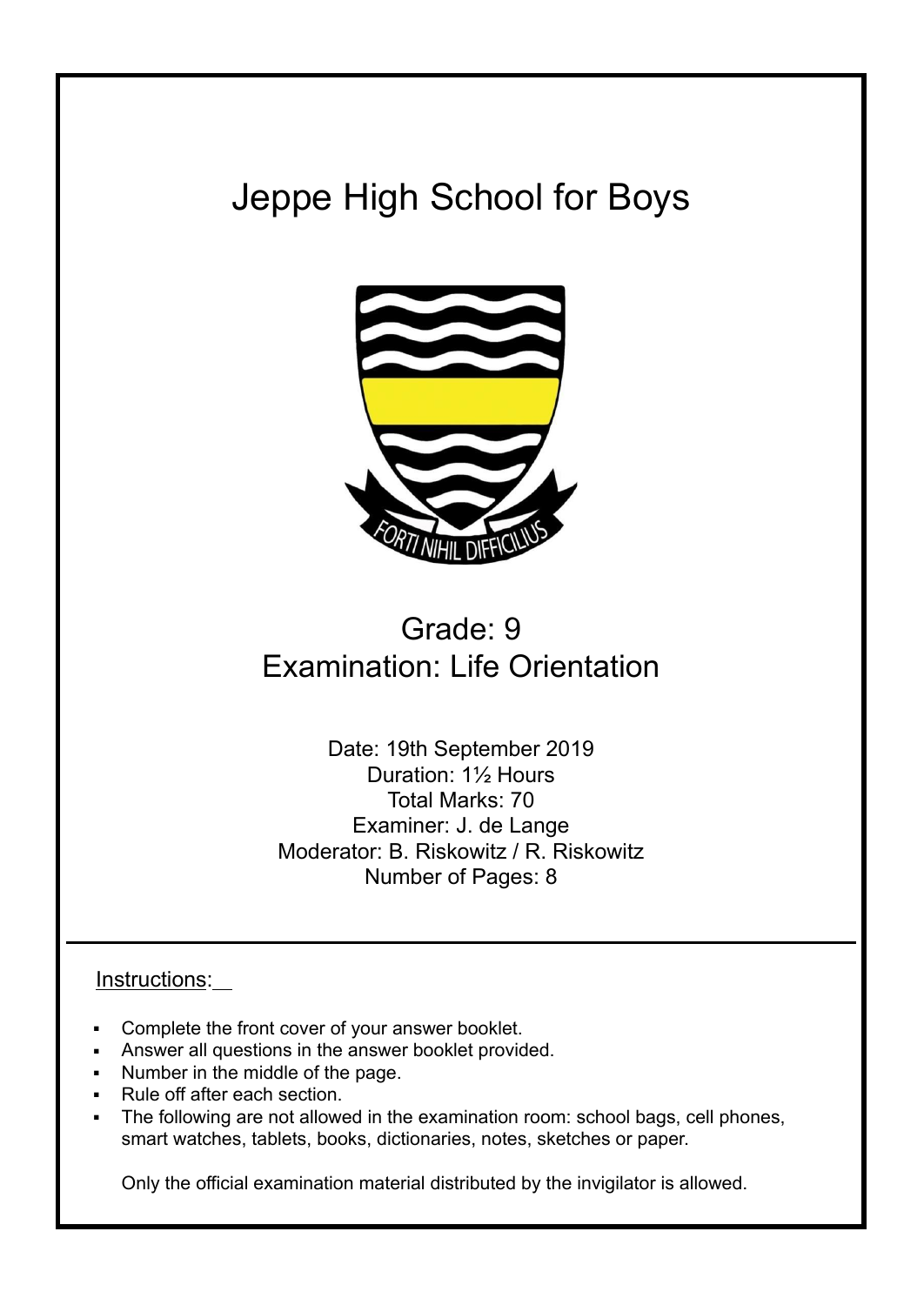# **SECTION A (COMPULSORY)**

Answer ALL the questions in this section.

# **QUESTION 1**

1.1 Various options are provided as possible answers to the following questions.

Choose the most correct answer and write only the letter (A-D) next to the question numbers (1.1.1 to 1.1.5) in the ANSWER BOOK, e.g. 1.1.6 B.

- 1.1.1 Which of the following is NOT an influence on personal lifestyle choices?
	- A. Nutrition.
	- B. Family.
	- C. Media.
	- D. Environment.
- 1.1.2 The following is a major cause of unhealthy sexual behaviour:
	- A. marriage
	- B. having a negative view on life
	- C. sex education
	- D. diet.
- 1.1.3 Which of the following in NOT an example of an STI?
	- A. Gonorrhea.
	- B. Cystic fibrosis.
	- C. Human papillomavirus.
	- D. Chlamydia.
- 1.1.4 Teenagers who choose to abstain need to:
	- A. act on every sexual urge
	- B. wear protection each time they have sex
	- C. pleasure their partner at every will and whim
	- D. learn to say "no".
- 1.1.5 "Accountability" means:
	- A. one's Accounting ability
	- B. taking responsibility for one's actions
	- C. how high your bank balance is
	- D. buying things on credit. (5X1) (5)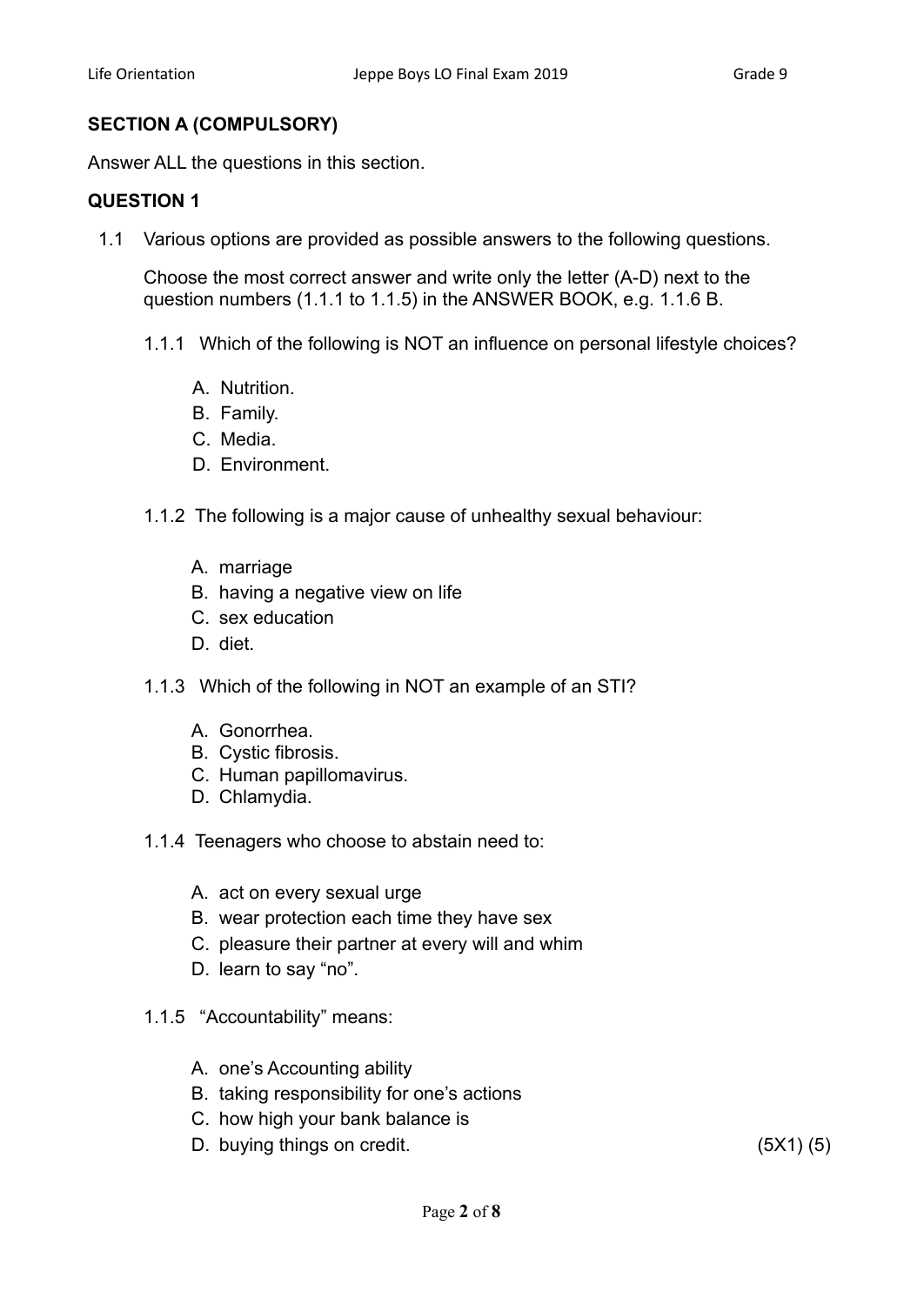1.2 Give ONE word/term for each of the following descriptions. Write only the word/term next to the question numbers (1.2.1 to 1.2.5) in the ANSWER BOOK.

| 1.2.1 | Someone who people look up to and admire.                                  | (1) |
|-------|----------------------------------------------------------------------------|-----|
|       | 1.2.2 Being worthy of honour and respect, simply for being born a human.   | (1) |
|       | 1.2.3 Something which can be kept going over time.                         | (1) |
|       | 1.2.4 The Act that limits work hours in a week and regulates lunch breaks. | (1) |
|       | 1.2.5 The Act that regulates the rights of workers to join trade unions.   | (1) |

# **TOTAL SECTION A: 10**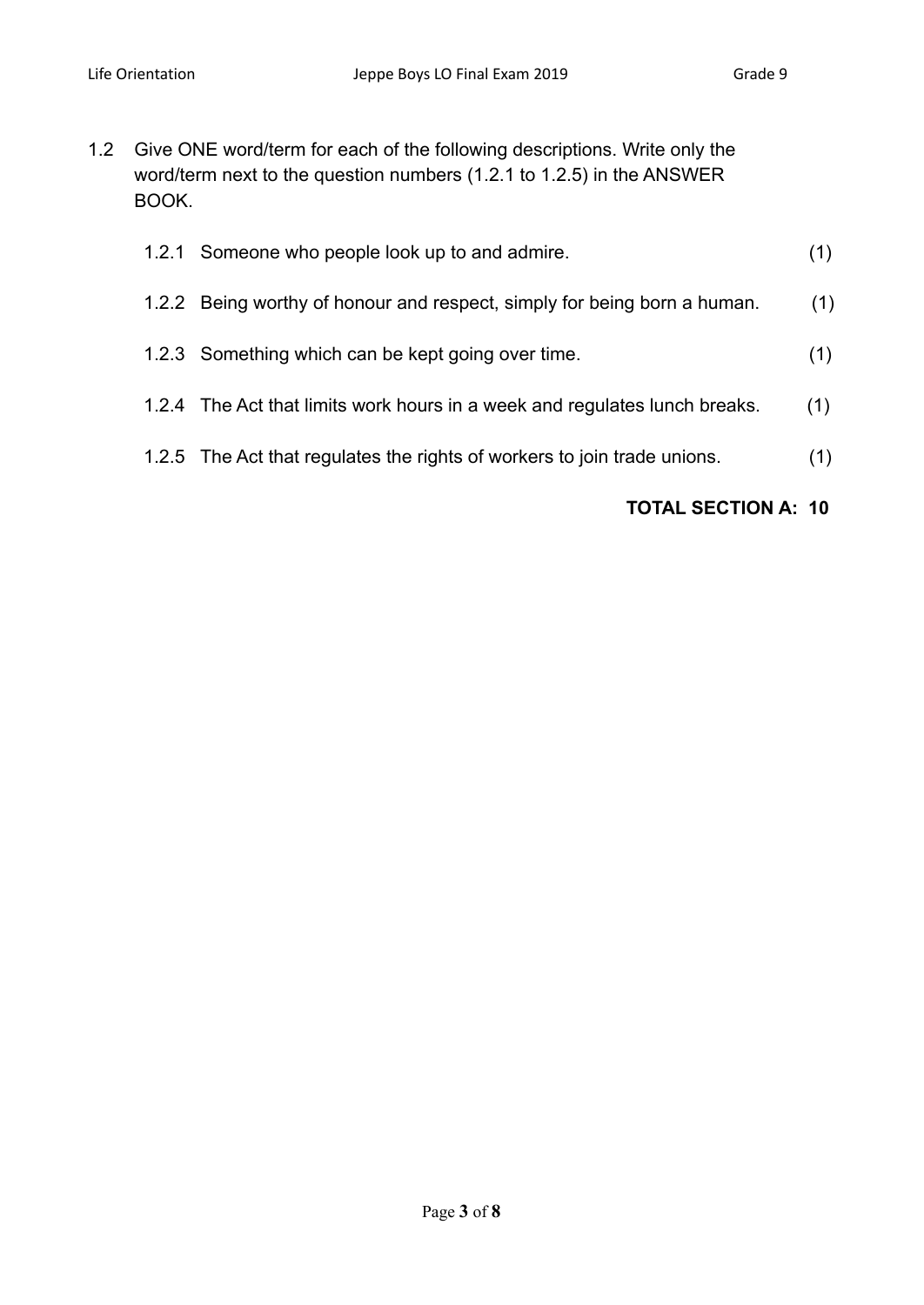# **SECTION B (COMPULSORY)**

Answer ALL the questions in this section. Write your answers in full sentences.

# **QUESTION 2**

Study the image below and answer the questions that follow:

Source: TeenActiv. 2019. Available from: www.teenactiv.co.za

# **WEEDING OUT DEPRESSION**

Though all adolescents are at risk, particular sensitivity and care should be taken with young people suffering from depression. Many victims of Post-Traumatic Stress Disorder, for example, go on to develop substance abuse problems. At first, substance use may serve to help the individual cope with the emotional stress, but the suppressive values of substances like alcohol can actually worsen depression. Progression from occasional usage to more serious abuse can be a slippery slope. In the long run, addressing the nature and impact of trauma can foster healing and growth, whereas using substances as a coping mechanism can lead to long-term health issues.

|     | adolescents.                                                                                                           | (2X2) (4)<br>'151 |
|-----|------------------------------------------------------------------------------------------------------------------------|-------------------|
| 2.5 | Critically discuss TWO possible causes of depression in the lives of                                                   |                   |
| 2.4 | Advise your friend on how problem-solving skills can help him to respond<br>to his emotions in challenging situations. | (2X2) (4)         |
| 2.3 | Discuss why teenagers often resort to alcohol and drugs as a coping<br>technique.                                      | $(1X2)$ (2)       |
| 2.2 | Describe a potential danger of engaging in underage drinking.                                                          | (1X2)(2)          |
| 2.1 | Define the term "grief" and explain TWO symptoms of grief.                                                             | $(1+2)$ (3)       |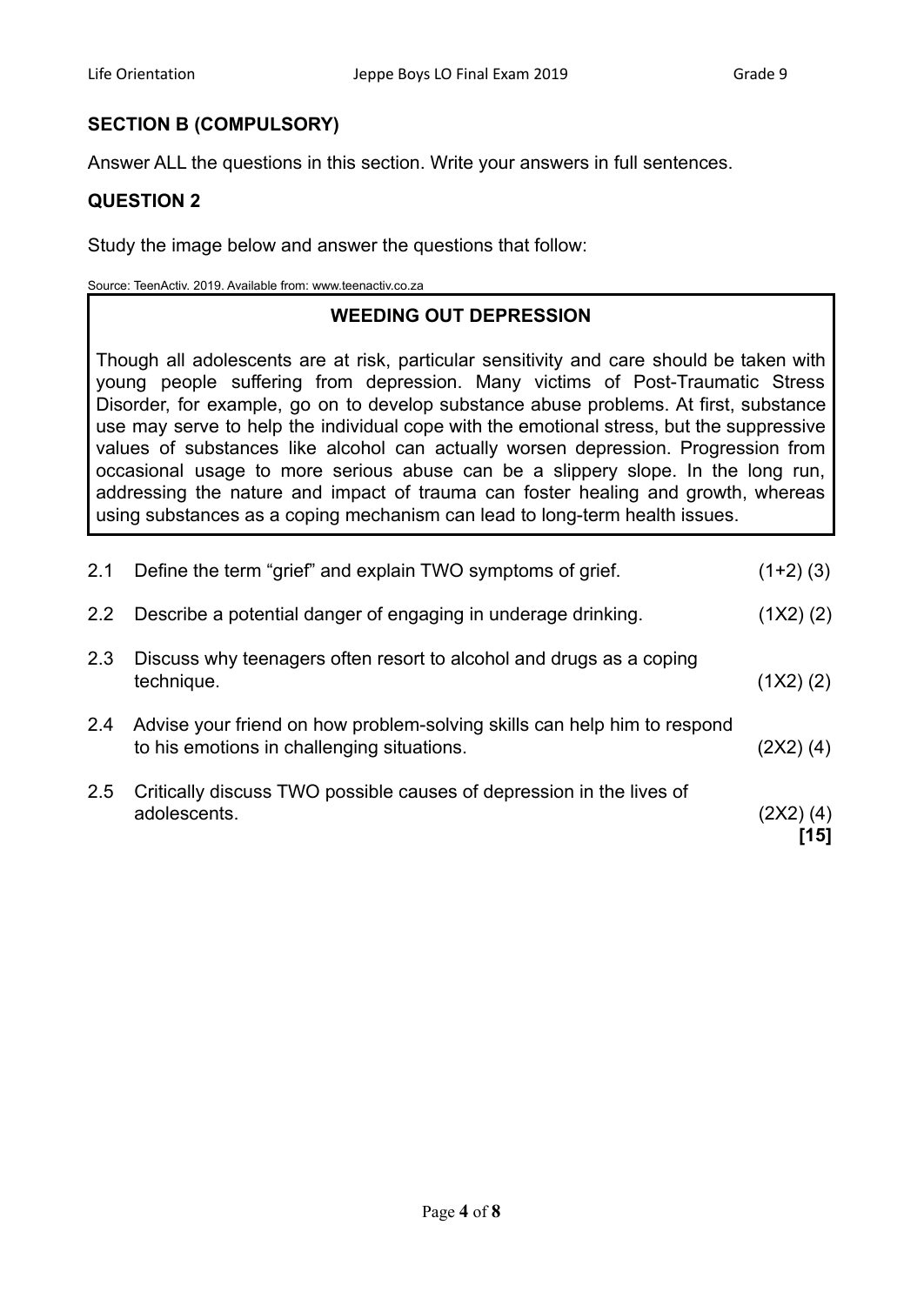# **QUESTION 3**

Study the excerpt below and answer the questions that follow:

Source: Capetow.travel. 2019. Available from: [www.capetow.travel.com](http://www.capetow.travel.com)

# **AMY BIEHL FOUNDATION**

A Cape Town youth NPO that focuses on empowering youth aged between 5 and 18. The Amy Biehl Foundation has many volunteers who work in challenging, vulnerable communities. Operating four times a week, the kids are each provided with a sandwich and a cool drink. Extramural activities include vital HIV/AIDS peer education, literacy, creative arts, sport, computer literacy, drama, entrepreneurship and environmental awareness.

| 3.1. | Define the term "volunteer" and state reasons why people become<br>volunteers.                                   | $(1+2)$ (3)         |
|------|------------------------------------------------------------------------------------------------------------------|---------------------|
| 3.2. | Explain how NPOs raise money to fulfil their duties.                                                             | (1X2)(2)            |
| 3.3. | Discuss the significance of teaching young children about<br>entrepreneurship.                                   | (1X2)(2)            |
| 3.4. | Critically discuss TWO positive ways that NPOs contribute to the social health<br>of the community they work in. | $(2X2)$ (4)         |
| 3.5. | Recommend TWO ways that NPOs can help create more environmental<br>awareness.                                    | $(2X2)$ (4)<br>[15] |

**TOTAL SECTION B: 30**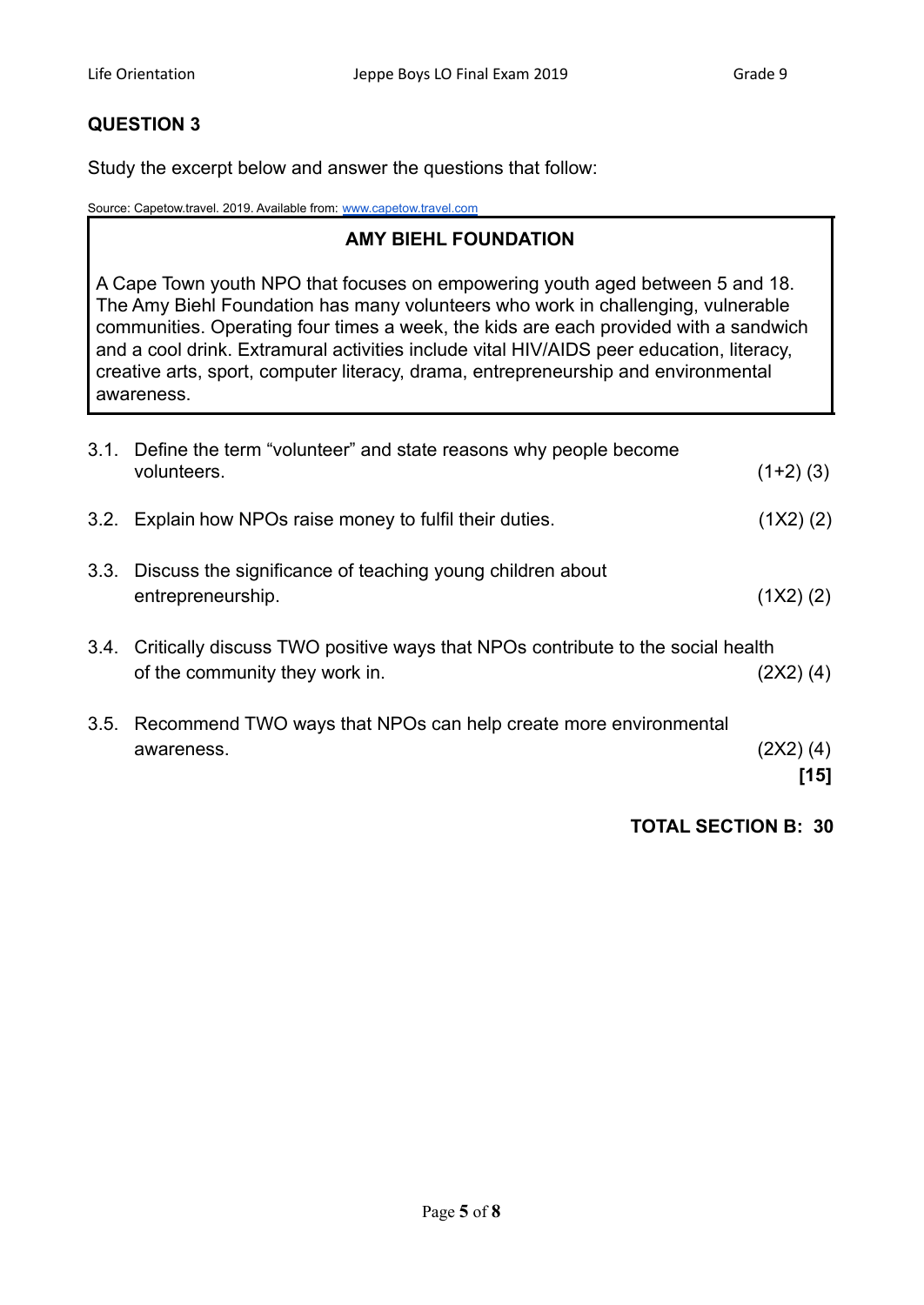# **SECTION C**

#### *Answer any TWO questions in this section.*

Your responses must consist of paragraphs. Marks will only be allocated for responses written in full sentences.

#### **QUESTION 4**

Read the extract below and answer the question that follows:

Source: Machika, P. 2014. Available from: <https://mg.co.za/article/2014-04-08-poor-students-face-massive-financial-stress>

# **LEARN TO EARN; EARN TO LEARN**

Many students have a limited understanding of what will be required while studying at a higher education institution.

One respondent said: "My parents managed to pay the fees because they say they have saved me money for the fees only. [But there are] difficulties paying for my accommodation ... Both my parents work in a factory and cannot afford any extras."

Construct an essay on tertiary studies and the financial implications thereof (please number your paragraphs clearly).

Use the following as a guideline:

- What does "NSFAS" stand for and list TWO other funding options when it comes to your studies. (1+2) (3)
- Explain THREE reasons why it is important to do research before you make decisions about your career. (3X2) (6)
- Recommend TWO possible resources that a Grade 9 learner can use to assist them with their subject choice selections. In your answer, discuss how these resources can also benefit them in preparing them for their future  $careers.$  (2X3) (6)

**[15]**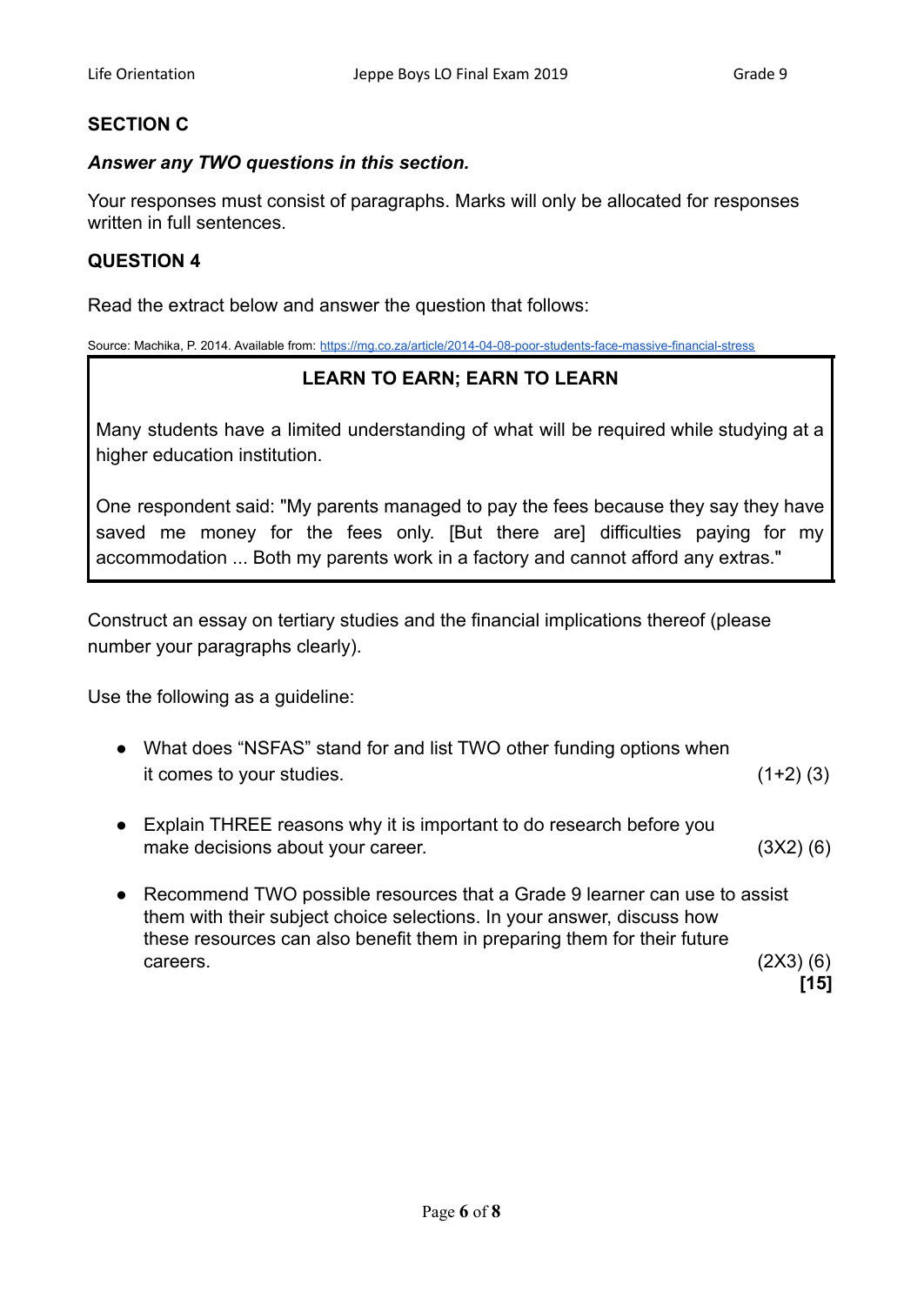# **QUESTION 5**

Read the extract below and answer the question that follows:

Source: Eyewitness News. 2013. Available from: <https://ewn.co.za/2013/11/18/CT-spends-R3m-on-flood-victims>

#### **FLOODGATES**

City of Cape Town bosses say R3 million has been spent on providing those hardest hit by heavy rains with relief aid. Residents from 44 informal settlements situated across the peninsula were also affected with many of their homes being flooded. Cape Town Mayor, Patricia de Lille, says that this weekend's stormy weather is among the worst.

"I would like to extend my deepest condolences to those people who have lost their loved ones. The City of Cape Town spent R3 million to provide social relief to 18,000 residents affected by the floods."

Many residents had to be accommodated in community halls. Counsellors were on scene to assist.

Construct an essay on environmental issues and crisis (please number your paragraphs clearly).

Use the following as a guideline:

| Define the concept of "crisis" and state whether or not the situation above<br>could be called a crisis.                                                                                           | $(1+2)$ (3)      |
|----------------------------------------------------------------------------------------------------------------------------------------------------------------------------------------------------|------------------|
| Explain how this situation could lead to depression in the victims of the<br>floods.                                                                                                               | (3X2) (6)        |
| Recommend TWO ways that the residents living in community halls can<br>ensure that they do not become depressed. In your answer, discuss how<br>this can help them avoid depression in the future. | (2X3) (6)<br>151 |